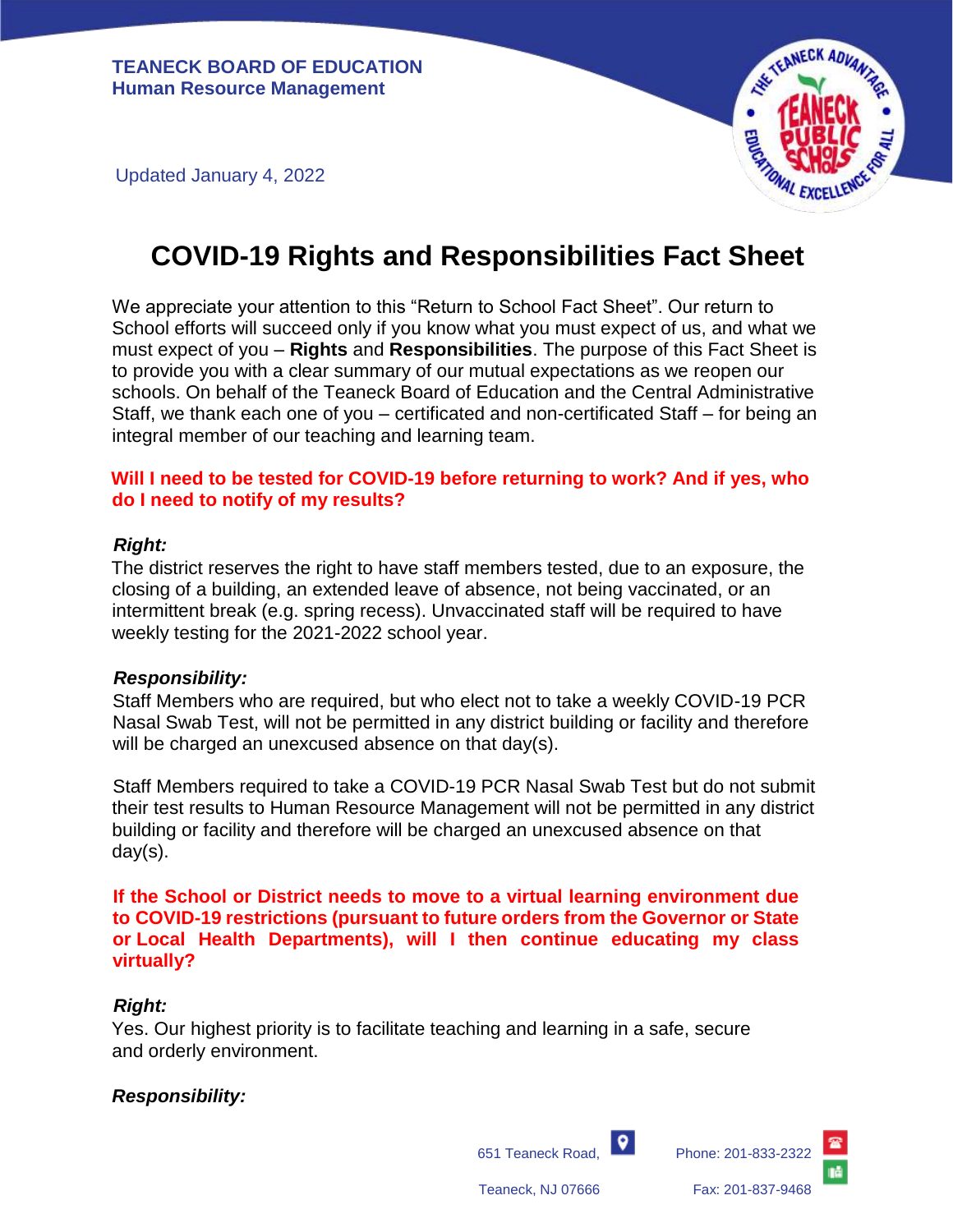

Be flexible and prepared for change as we navigate this unprecedented challenge.

# **In a virtual learning environment, what are the go-forward expectations with taking attendance and grading?**

## *Right:*

The Teaneck Public School District's policies for attendance will account for the different modalities that may be used including both synchronous and asynchronous instruction. It is also important to note that all school districts must meet the 180-day school year requirement.

## *Responsibility:*

Whether synchronous or asynchronous instruction, the expectation is that instructional practitioners will assess students and provide grades based on the district's grading policies which will be communicated as we execute the district's restart and reentry plan.

# **Which safety precautions will the District provide for Staff?**

## *Right:*

The District will ensure every school has a supply of disposable face mask, in the event that a staff member needs one in an emergency:

- Hand sanitizer gel (75% Alcohol) dispensers will be placed throughout each building
- Safety Flyer: Social Distancing, Washing Hands, and other safety tips

# *Responsibility:*

For its own safety and for the safety of others, Staff will diligently and consistently follow the safety protocols for their schools.

# **Which safety precautions will the District provide for students?**

# *Right:*

The District will ensure every school has a supply of disposable face mask, in the event that a student needs one in an emergency:

∙Hand sanitizer gel (75% Alcohol) dispensers will be placed throughout each building ∙ Safety Flyer: Social Distancing, Washing Hands, and other safety tips

# *Responsibility (parent/guardian):*

We are asking parents/guardians to ensure that their child brings hand sanitizer, tissues, and a face covering/mask that is comfortable for their child. We are also asking parents/guardians **NOT** to send their child to school if he or she is sick with any cold-like symptoms (e.g. constant runny nose, sneezing, coughing, and aching).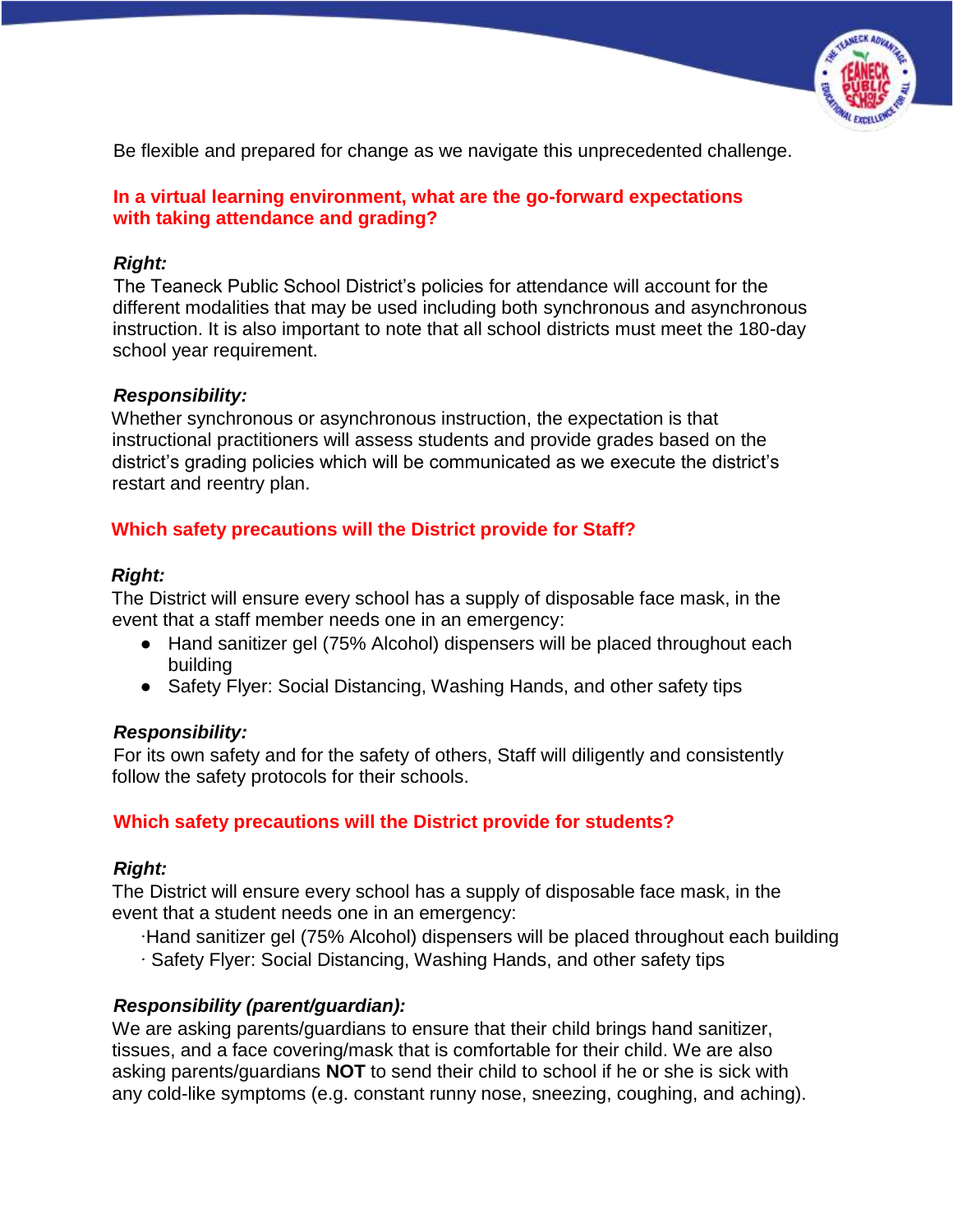

If a child has a temperature while in school, the school will be calling the parent/guardian or their designee to pick up their child.

#### *Responsibility (Staff):*

We expect you to report any concerns you may have regarding students under your care to your building Principal, Department Lead, or School Nurse. Please err on the side of safety at all times.

## **Will my students be required to wear a face mask all day? What happens if they refuse to do so?**

## *Right:*

Yes. Pursuant to the Governor's mandate, all students will be required to wear face coverings during the school day.

## *Responsibility:*

In the event that a student does not comply with this requirement, the Staff Member should contact their school administrator to assess and facilitate the issue and contact parent/guardian as needed.

#### **If the School or District becomes aware of a Staff Member or student in a school who has COVID-19, will I be notified?**

# *Right:*

The COVID Response Team (CRT) will communicate directly with those who test positive for COVID-19 and will notify any direct contacts. District Leadership will inform the Board of Education when there are two or more classes closed, a program closed, or a school closed, or when a school principal is required to quarantine. District Leadership will inform the school community when a school is closed. District officials will consider guidelines from the CDC/NJDOH and the Teaneck Health Department in all communications.

# *Responsibility:*

The District reserves the right to take additional measures pertaining to notification in order to protect the health and safety of our Staff and students.

## **If I notice that a child is ill (in my classroom or any other part of the school day), what procedures should I follow?**

# *Right:*

If a child becomes ill or may be displaying symptoms of any illness, Staff will alert the School Nurse immediately to address and evaluate the child. In the event of the absence of the Nurse, the Staff should refer the child to the Building Principal to evaluate the matter.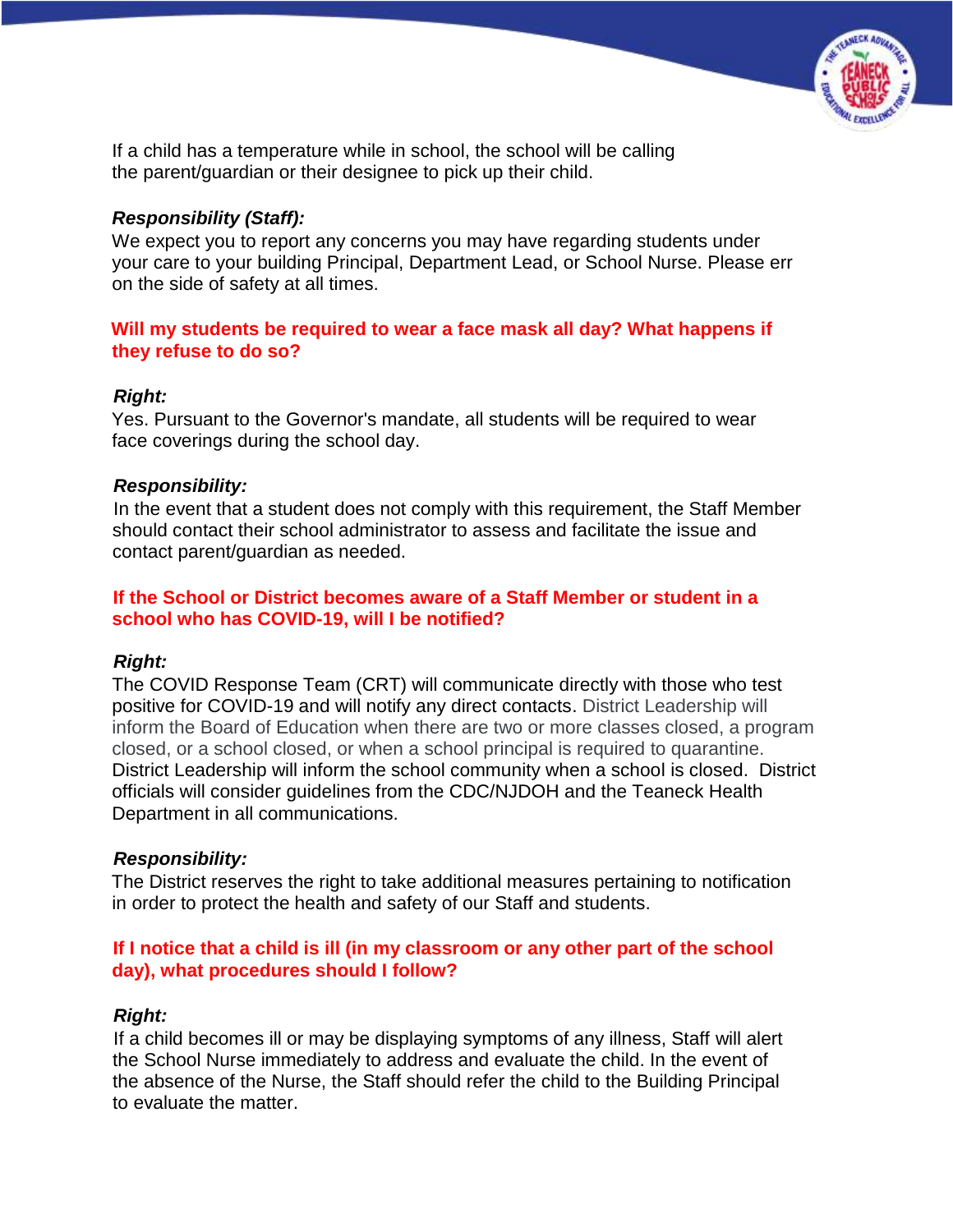

#### *Responsibility:*

Staff Members who are aware of the possibility of a child's illness have a responsibility to the child and to all members of the school community to report.

## **How will the District handle visitors to schools?**

#### *Right:*

The District Office and all School Buildings will follow the same procedures:

- All visitors must have prior appointment approval from the Building Principal/Head of Department being visited.
- All visitors must complete the wellness attestation prior to visiting any district office or building.
- All visitors must display government issued ID & process ID through visitor management system.
- All visitors will be required to wear a mask and observe socialdistancing protocol.
- Virtual meetings will be recommended for meeting with school-based and district staff when possible.

## *Responsibility:*

Our District Visitor Policy is only as strong as our enforcement of that Policy. Staff will be expected to report any observed violations of the District Visitor Policy.

# **If I have COVID-19, what type of leave am I entitled to use?**

#### *Right:*

You may use your accrued sick/personal/vacation days and any applicable leaves under the Family & Medical Leave Act.

#### *Responsibility:*

All leave laws are enacted for your protection. Abuse of any such laws will be subject to discipline, ranging from verbal reprimand to termination of employment.

#### **What should I do if I have been diagnosed with an underlying condition and my doctor recommends that I not work-in person or remote-at this time?**

# *Right:*

Contact Human Resource Management to discuss eligibility requirements for FMLA leave. Documentation may be required.

#### *Responsibility:*

All leave laws are enacted for your protection. Abuse of any such laws will be subject to discipline, ranging from verbal reprimand to termination of employment.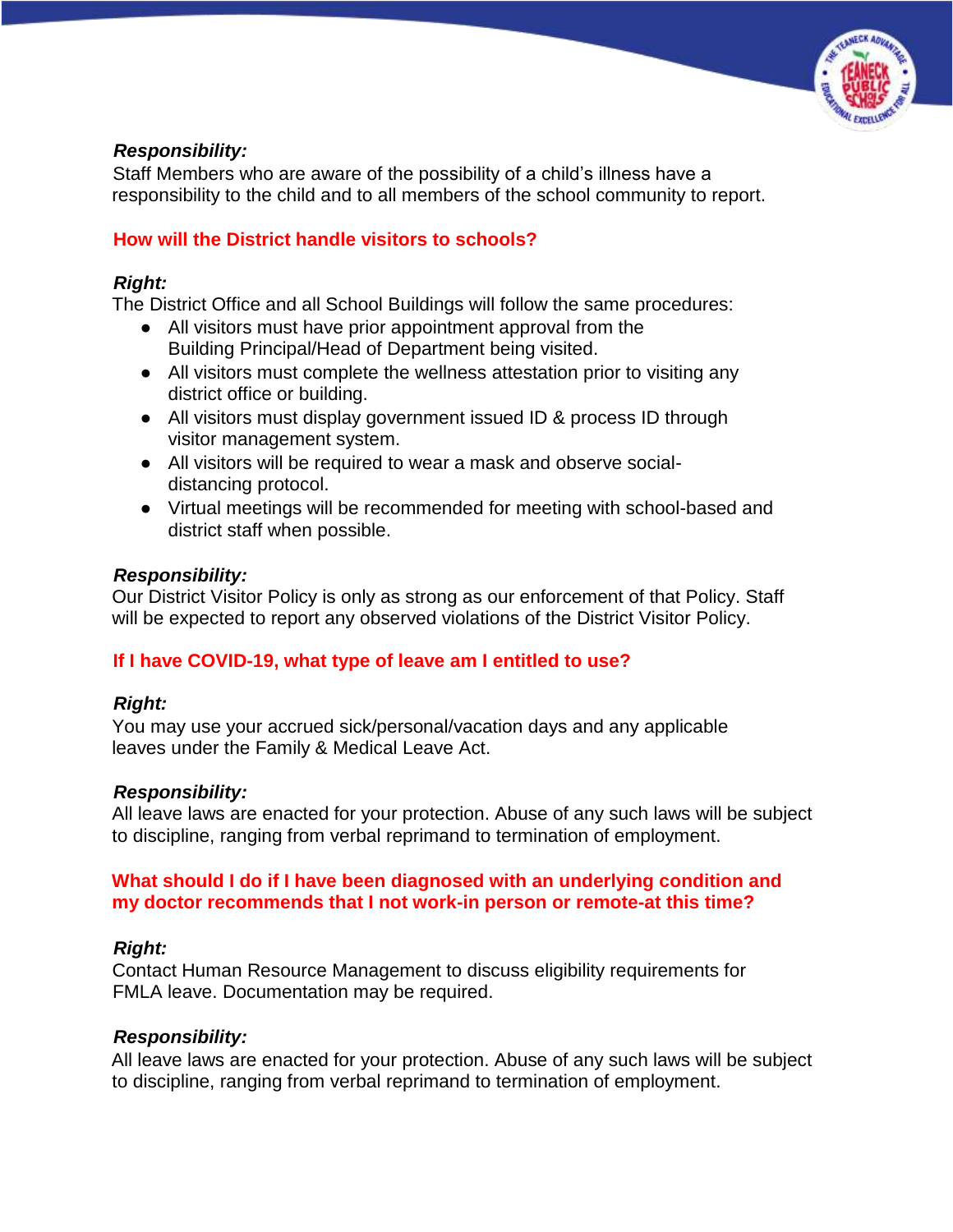

## **When am I able to telework?**

#### *Right:*

Employees may telework based upon the approval of the Superintendent of Schools.

#### *Responsibility:*

The leave and employment laws relevant to COVID-19 are enacted for your protection. Abuse of any such laws will be subject to discipline, ranging from verbal reprimand to termination of employment.

#### **What documents do I need to provide to my employer to qualify for unpaid/paid sick leave or medical leave?**

#### *Right:*

When requesting paid sick leave or medical leave, you must provide the following information:

- Your name:
- The date(s) for which you request leave;
- The type of leave requested, and the reason for leave;

If you request leave to self-quarantine based on the advice of a health care provider or to care for an individual who is self-quarantining based on such medical advice, you should additionally provide:

- the name/contact information/website of the health care provider who gave advice and
- Supporting documentation from the healthcare provider.

Please also note that all existing certification requirements under the Family Medical Leave Act ("FMLA") remain in effect if you are taking leave for one of the existing qualifying reasons under the FMLA. For example, if you are taking leave because your medical condition for COVID-19 related reasons rises to the level of a serious health condition, you must continue to provide medical certifications under the FMLA.

#### *Responsibility:*

All leave laws are enacted for your protection. Abuse of any such laws will be subject to discipline, ranging from verbal reprimand to termination of employment.

#### **Will I need to report any out-of-state travel to the District for COVID-19 tracking purposes?**

# *Right:*

No, although it is highly recommended.